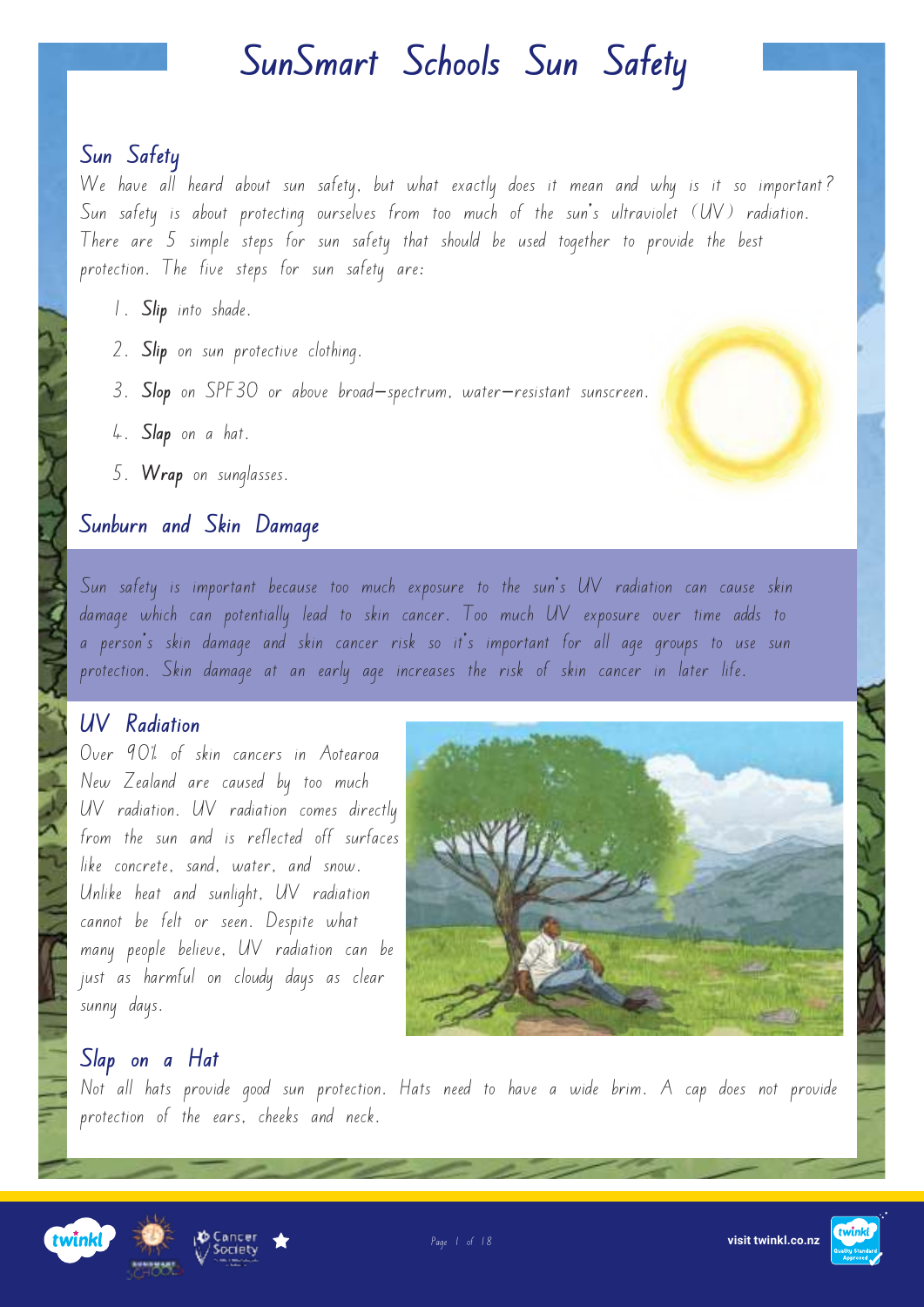#### **UV Index**

The UV Index rating system measures the amount of UV radiation that reaches the Earth's surface at a given time. Radiation levels change throughout the day, over seasons and across locations. The higher the index number, the greater the potential for harmful skin damage. The UV Index has five categories. Sun protection is recommended when the Index level reaches three or above, or when outdoors for extended periods, or near reflective surfaces such as snow or water. Sun protection is still needed on cloudy days from September to April.





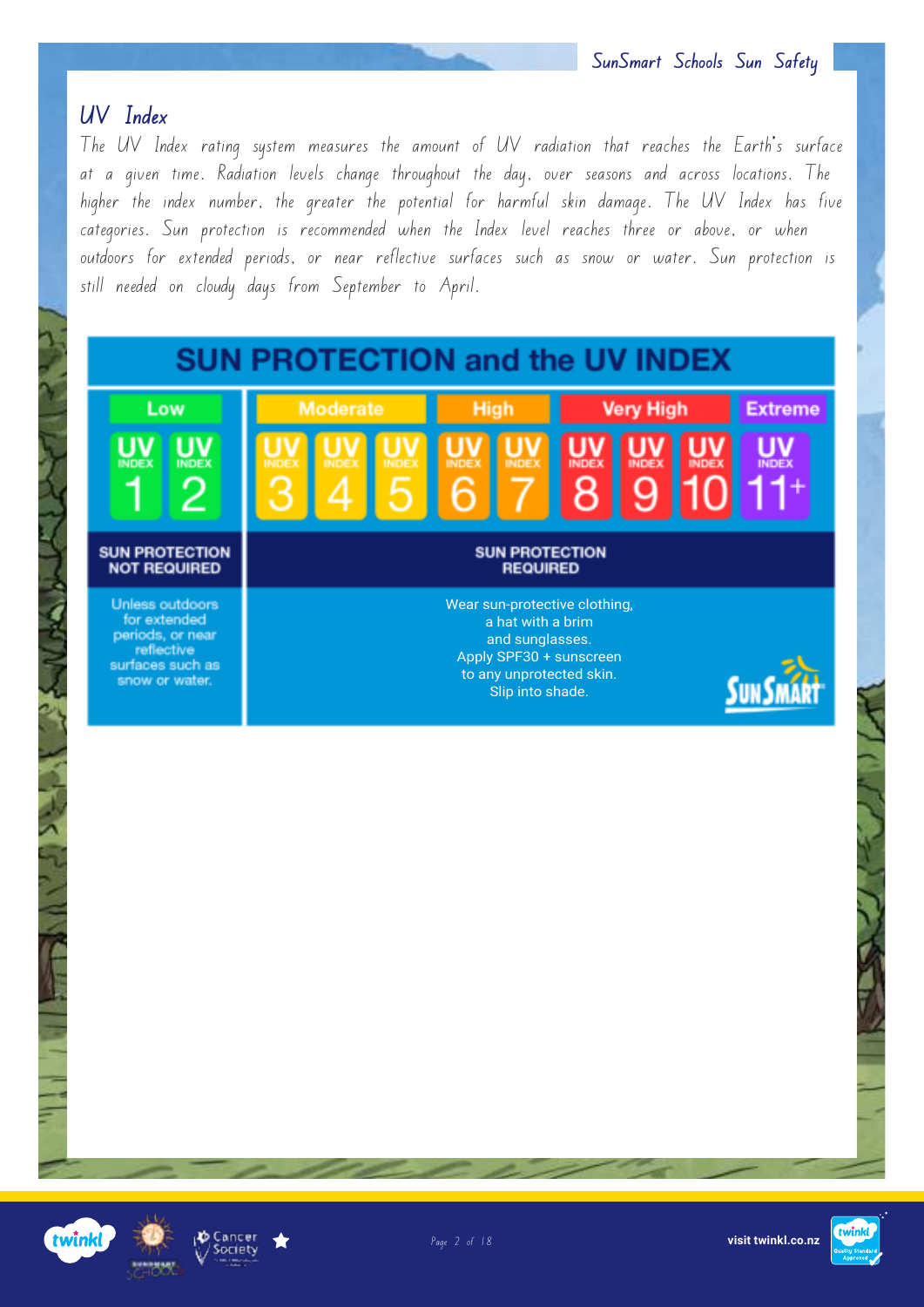| 1. What are the five steps for sun safety?                                                                                                                                                                                         |
|------------------------------------------------------------------------------------------------------------------------------------------------------------------------------------------------------------------------------------|
| <u> 1. – Johann Jacobson, mars and de la population de la population de la population de la population de la popu</u>                                                                                                              |
|                                                                                                                                                                                                                                    |
|                                                                                                                                                                                                                                    |
| $\frac{1}{2}$ . The contract of the contract of the contract of the contract of the contract of the contract of the contract of the contract of the contract of the contract of the contract of the contract of the contract of th |
|                                                                                                                                                                                                                                    |
|                                                                                                                                                                                                                                    |

2. Fill in the gaps.

| Sun safety is important because | to the sun's UV                |
|---------------------------------|--------------------------------|
| radiation can cause skin        | which can lead to skin cancer. |

3. Draw a line between each word and its meaning.

| UV              | capable o               |
|-----------------|-------------------------|
| reflective      | measur<br>$\mathcal{Q}$ |
| index           | ultraviolet             |
| $ $ potentially | has the                 |

capable of reflecting UV radiation and light. a measure of something has the ability to cause

4. Why is sun safety important for children and adolescents?



 $\overline{a}$ 

 $\overline{a}$ 

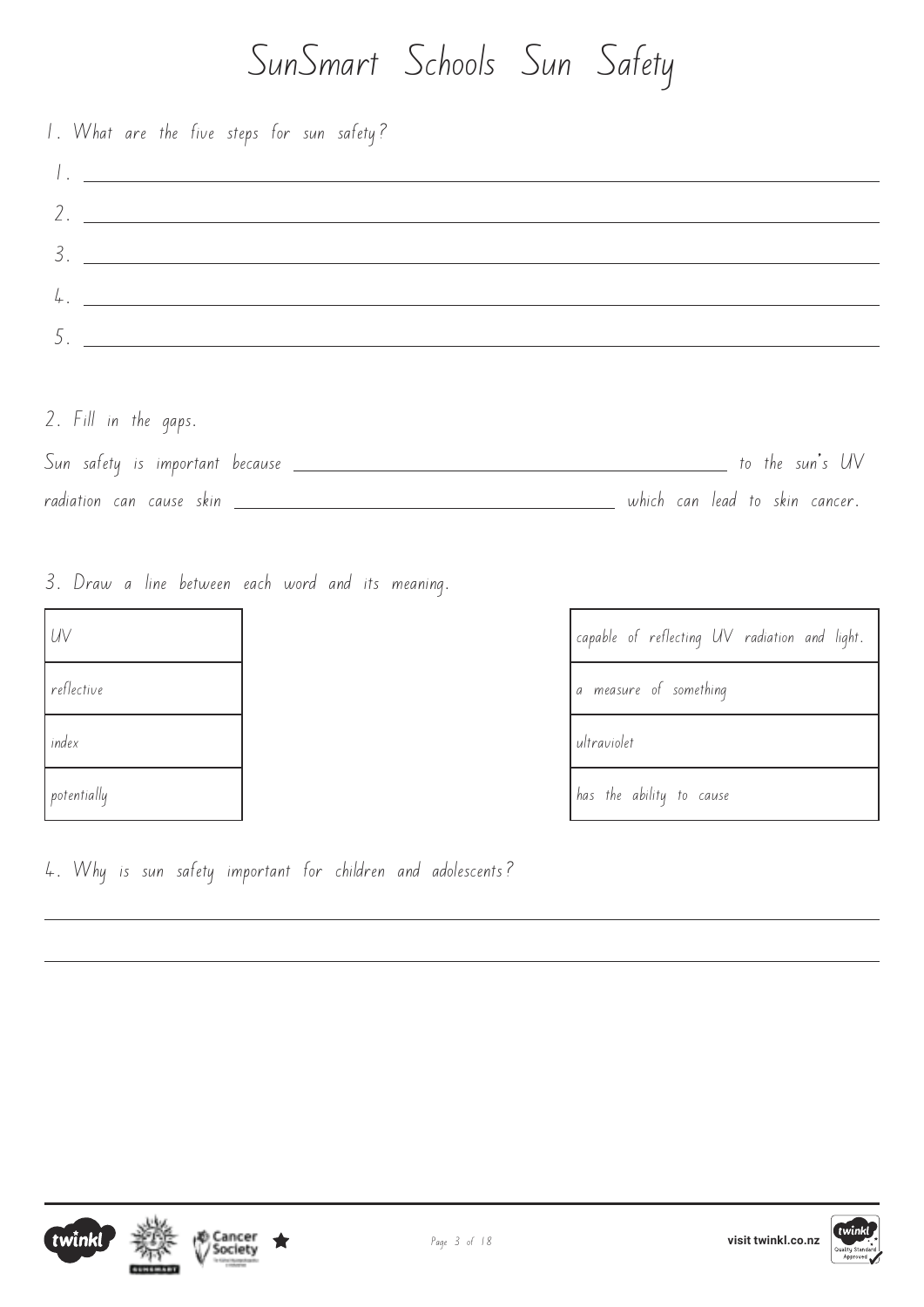5. List four surfaces that can reflect UV radiation.

6. True or false?

 $\overline{a}$ 

 $\overline{a}$ 

 $\overline{a}$ 

 $\overline{a}$ 

Do you still need sun protection on cloudy days from September to April?



7. When do UV radiation levels change?

8. At what Index level is sun protection recommended?





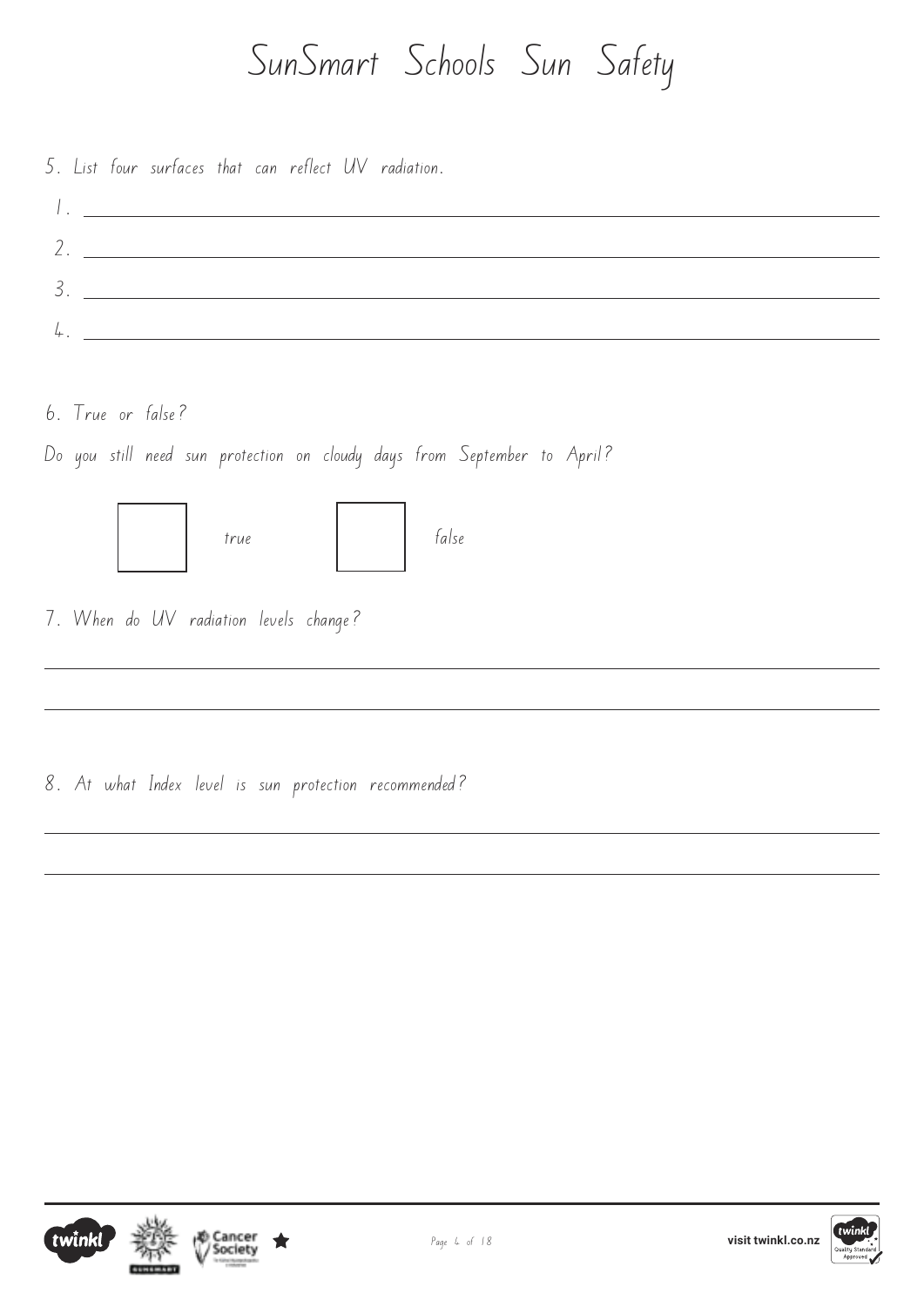- 1. What are the five steps for sun safety?
- 1. **Slip into shade.**
- 2. **Slip on sun protective clothing.**
- 3. **Slop on SPF30 or above broad-spectrum, water-resistant sunscreen.**
- 4. **Slap on a hat.**
- 5. **Wrap on sunglasses.**
- 2. Fill in the gaps.

Sun safety is important because **too much exposure** to the sun's UV radiation can cause skin **damage** which can lead to skin cancer.

3. Draw a line between each word and its meaning.



4. Why is sun safety important for children and adolescents?

**Too much UV exposure over time adds to a person's skin damage and skin cancer risk. Skin damage at an early age increases the risk of skin cancer in later life.**



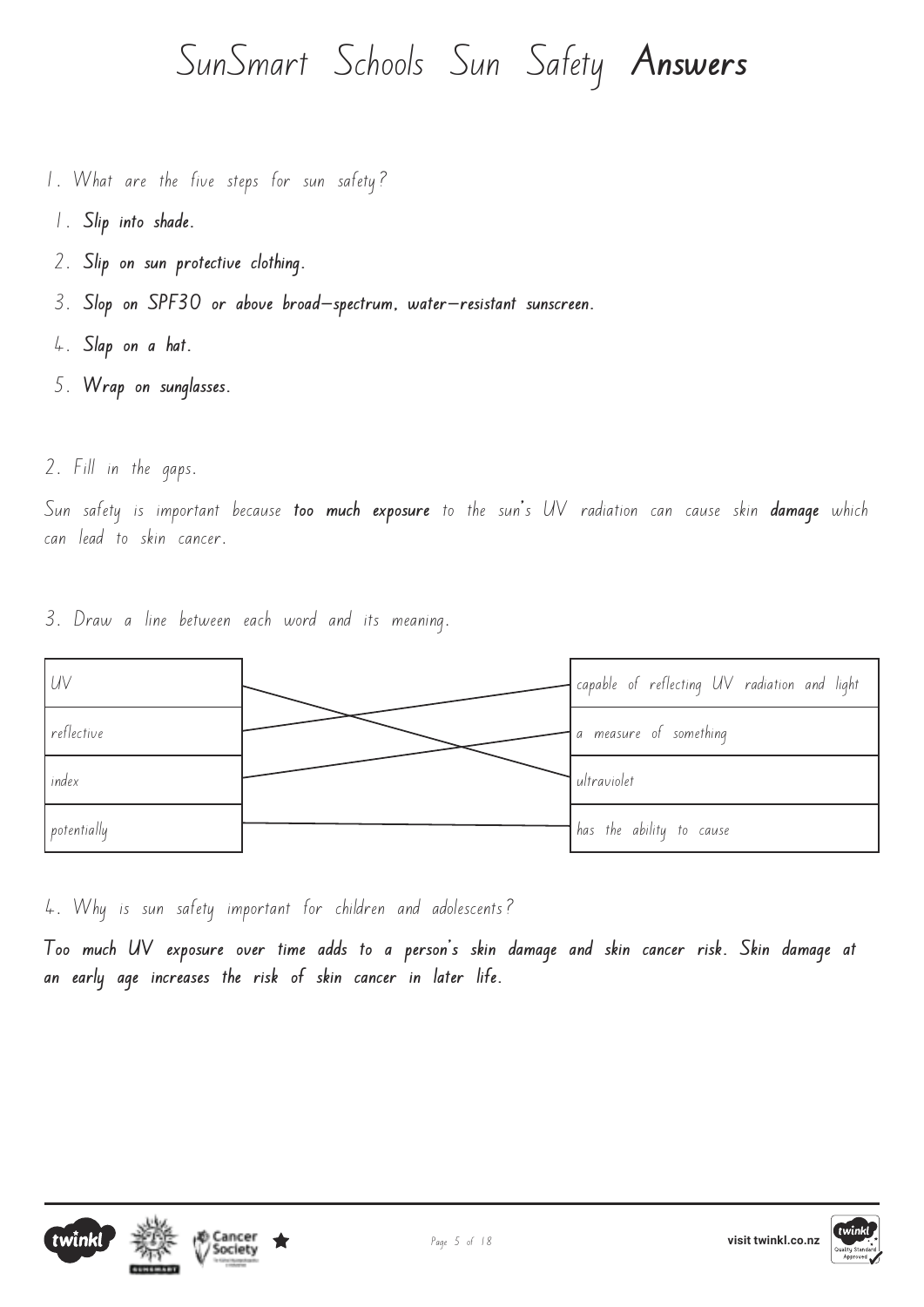- 5. List four surfaces that can reflect UV radiation.
	- 1. **concrete**
	- 2. **sand**
	- 3. **water**
	- 4. **snow**
- 6. **True** or false?

Do you still need sun protection on cloudy days from September to April?



**Yes because UVR (ultraviolet radiation) can get through cloud and UVR has nothing to do with temperature.**

7. When do UV radiation levels change? **Throughout the day, over seasons and across locations.**

8. At what Index level is sun protection recommended?

**Moderate, at three or above.**



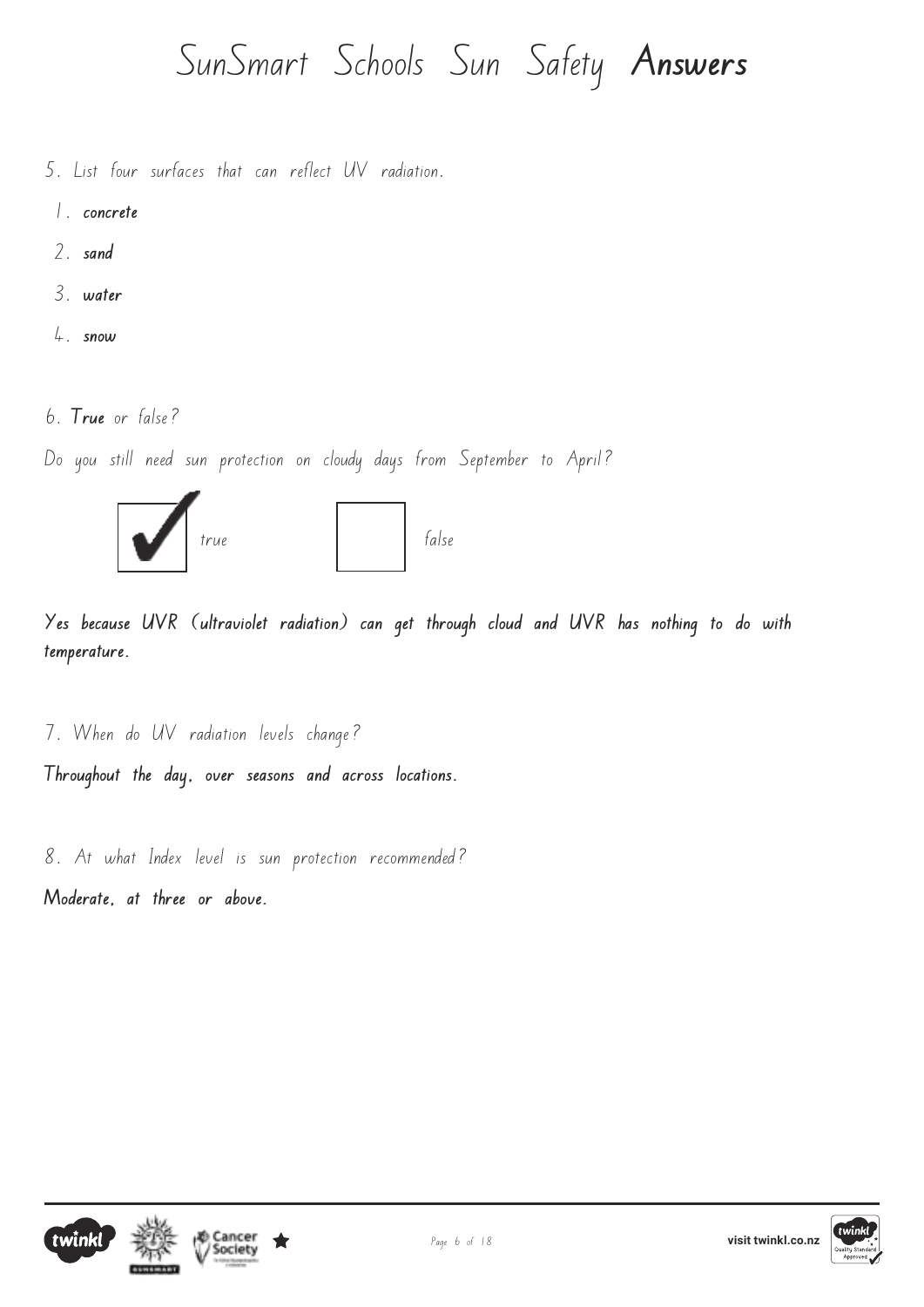We have all heard about sun safety, but what exactly does it mean and why is it so important? Being sun safe is about protecting ourselves from the sun. There are five easy steps for sun safety that should be used together to provide the best protection. The five steps for sun safety are:

- 1. **Slip** into shade.
- 2. **Slip** on sun protective clothing.
- 3. **Slop** on SPF30 or above broad-spectrum, water-resistant sunscreen.
- 4**. Slap** on a hat.
- 5. **Wrap** on sunglasses.

Sun safety is important because too much exposure to the sun's ultraviolet (UV) radiation can cause skin damage which can potentially lead to skin cancer. Too much UV exposure over time adds to a person's skin damage and skin cancer risk. Skin damage at an early age increases the risk of skin cancer later in life.

In Aotearoa New Zealand, 90% of skin cancers are caused by too much UV radiation. UV radiation comes directly from the sun and indirectly via reflective surfaces like concrete, sand, water, and snow, and is scattered by particles in the air. Exposure to UV radiation cannot be felt or seen. Despite what many people believe, UV radiation can be just as harmful on cloudy days as clear sunny days.







**M** 

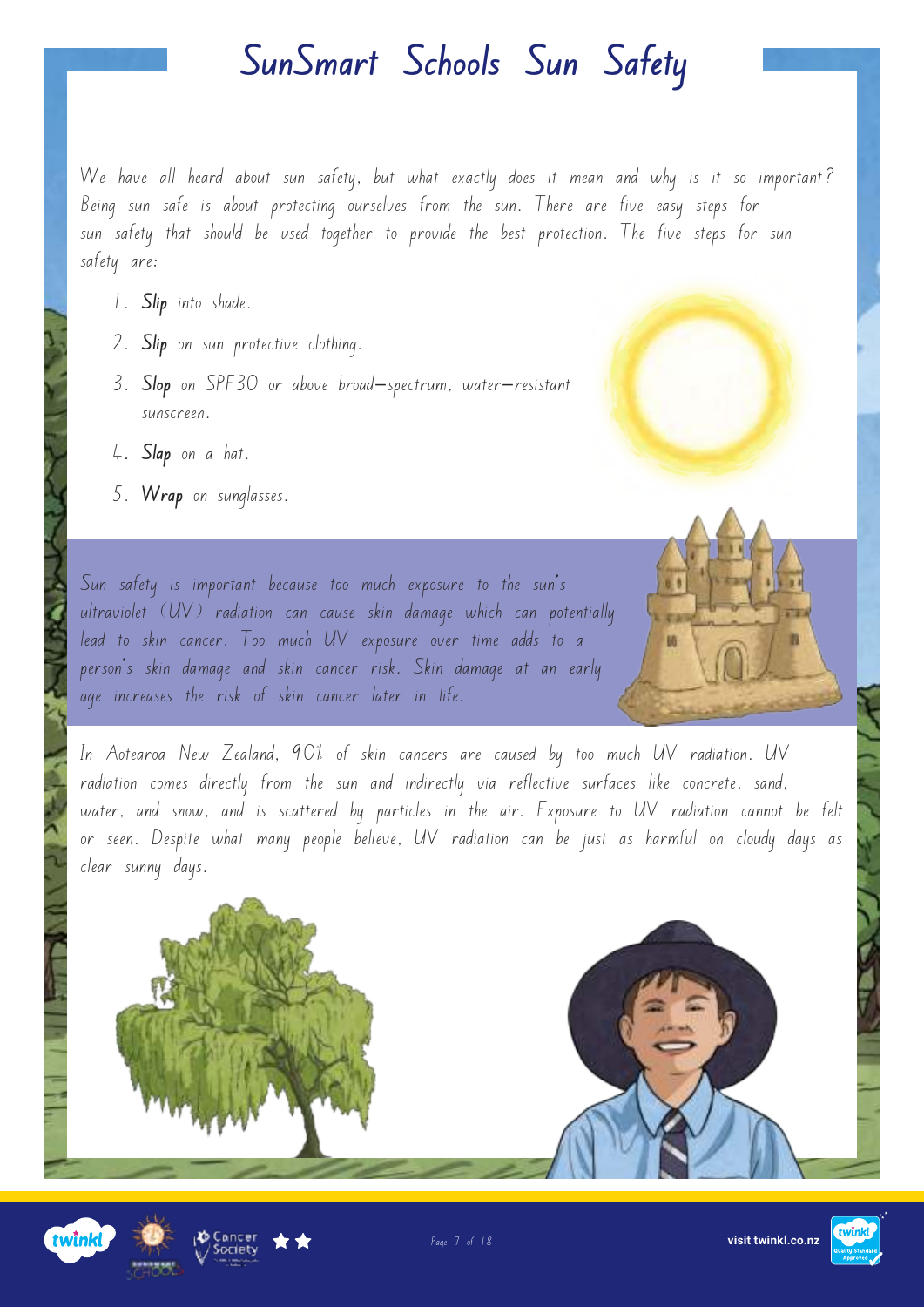The UV Index rating system measures the amount of UV radiation that reaches the Earth's surface at a given time. Radiation levels change throughout the day, with the highest levels in the middle of the day. They also change over the seasons and across locations. The higher the index number, the greater the potential for harmful skin damage. The UV Index has five categories: low, moderate, high, very high and extreme. Sun protection is recommended when the UV Index level reaches moderate, at number three or above. Sun protection is still needed on cloudy days from September to April.



#### **Slap on a Hat**

Not all hats provide good sun protection. Hats need to have a wide brim. A cap is not adequate protection from the sun because it leaves the ears, cheeks and neck exposed.





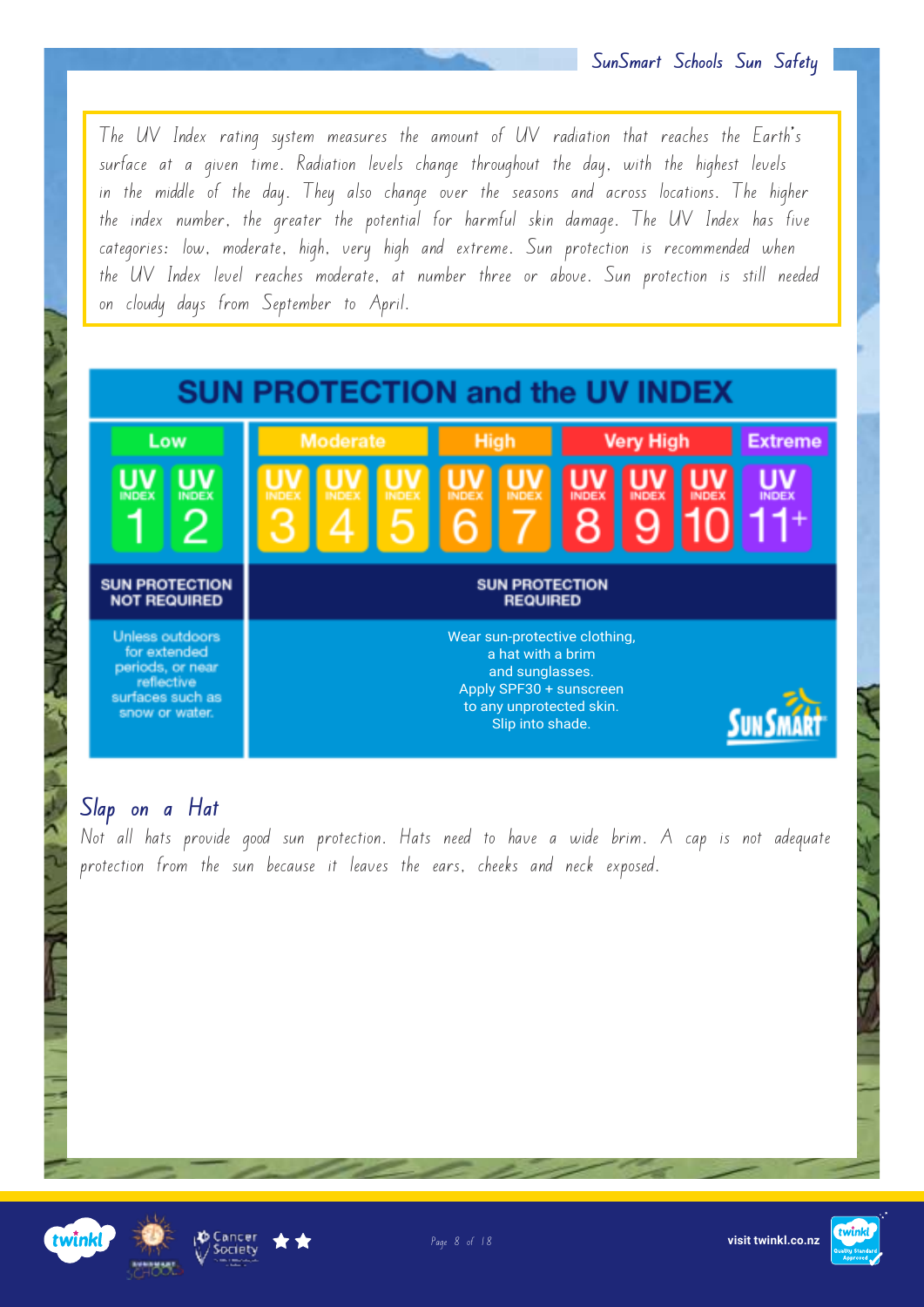| 1. What are the five steps for sun safety?            |
|-------------------------------------------------------|
|                                                       |
| $2.$ $-$                                              |
| $3.$ $\overline{\phantom{a}}$                         |
| $4.$ $\overline{\phantom{a}}$                         |
| <u> 1980 - Jan Stein Berlin, Amerikaansk kanton (</u> |
|                                                       |

2. Fill in the gaps.

| Sun safety is important because | to the sun's ultraviolet $(UV)$ |
|---------------------------------|---------------------------------|
| radiation can cause skin        | which can lead to skin cancer.  |

3. Draw a line between each word and its meaning.

| UV          | capable o          |
|-------------|--------------------|
| reflective  | measur<br>$\sigma$ |
| index       | ultraviolet        |
| potentially | has the            |

capable of reflecting UV radiation and light. a measure of something has the ability to cause

4. Why is sun safety important for children and adolescents?

5. What is the cause of 90% of skin cancers in Aotearoa New Zealand?



 $\overline{a}$ 

 $\overline{a}$ 

 $\overline{a}$ 



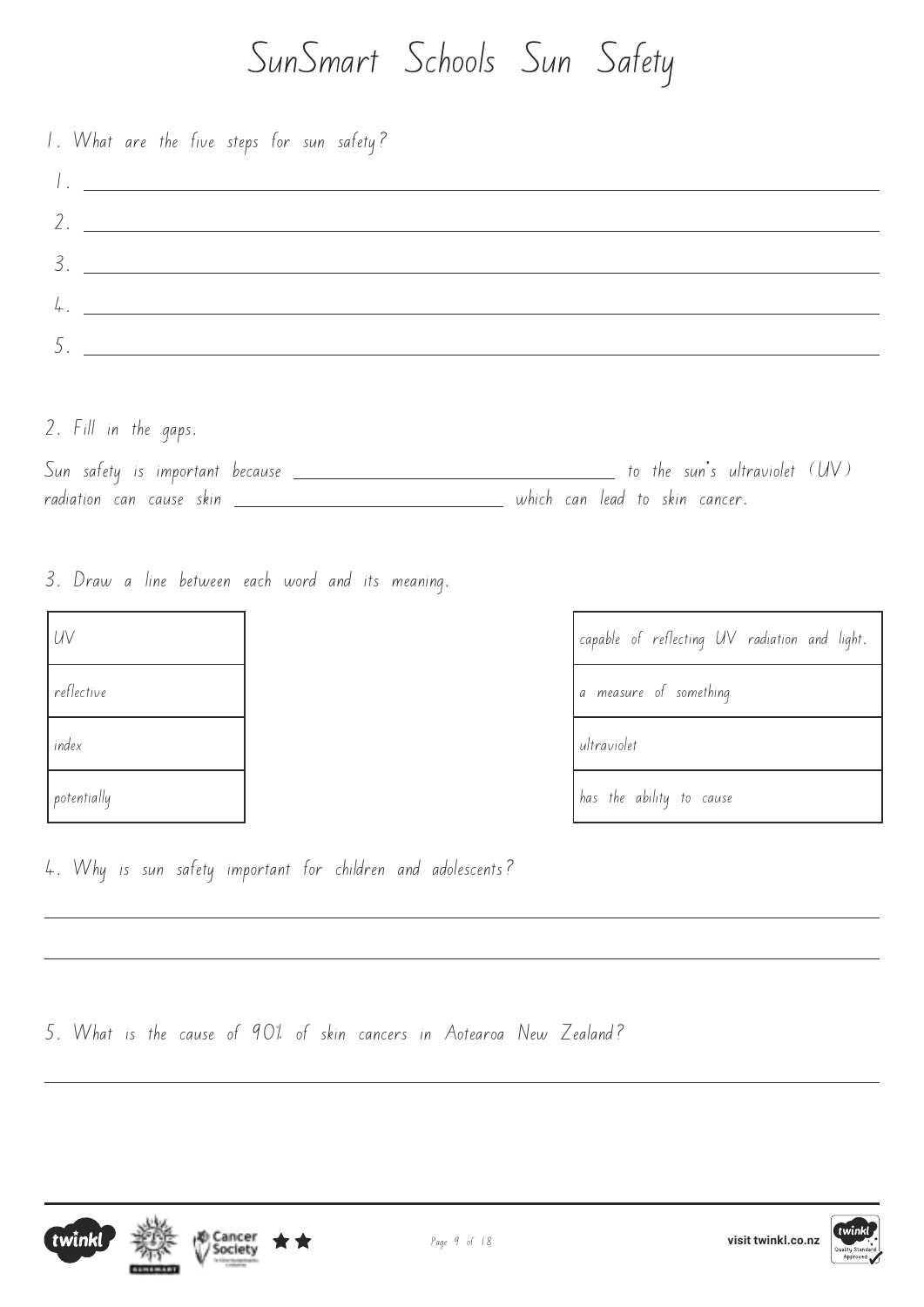6. Provide a synonym for each of the words below.

 harmful occurs additionally locations

7. How does UV radiation exposure occur?

 $\overline{a}$ 

 $\overline{a}$ 

 $\overline{a}$ 

 $\overline{a}$ 

 $\overline{a}$ 

 $\overline{a}$ 

8. Explain the common misunderstanding about UV radiation and heat.

9. What time of the day are UV radiation levels highest?

10. At what Index level is sun protection recommended?





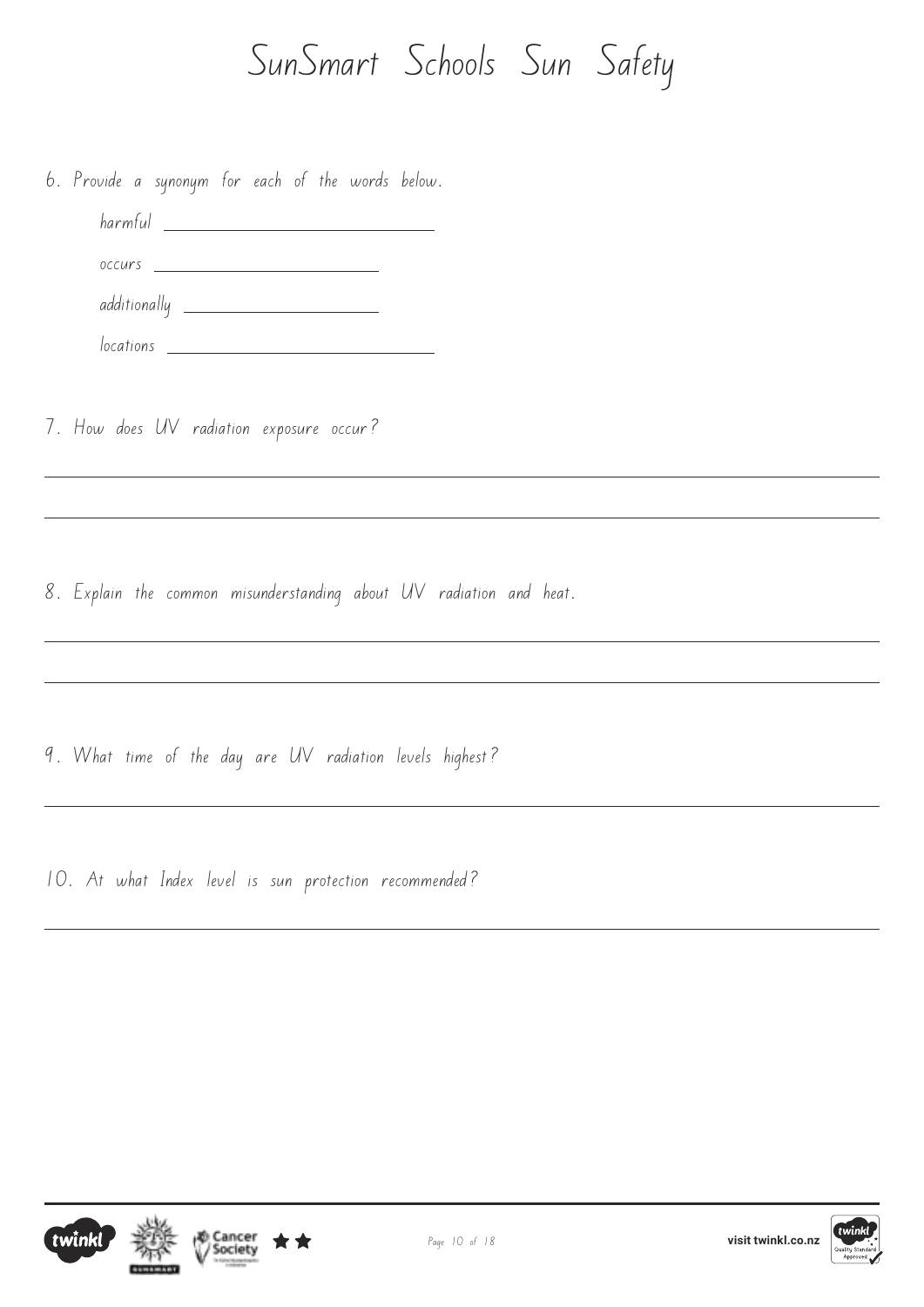- 1. What are the five steps for sun safety?
- **1. Slip into shade.**
- **2. Slip on sun protective clothing.**
- **3. Slop on SPF30 or above broad-spectrum, water-resistant sunscreen.**
- **4. Slap on a hat.**
- **5. Wrap on sunglasses.**
- 2. Fill in the gaps.

Sun safety is important because **too much exposure** to the sun's ultraviolet (UV) radiation can cause skin **damage** which can lead to skin cancer.

UV capable of reflecting UV radiation and light reflective a measure of something index distribution of the contract of the contract of the ultraviolet potentially **has the ability** to cause

3. Draw a line between each word and its meaning.

4. Why is sun safety important for children and adolescents?

**Too much UV exposure over time adds to a person's skin damage and skin cancer risk. Skin damage at an early age increases the risk of skin cancer in later life.**

5. What is the cause of 90% of skin cancers in Aotearoa New Zealand?

**90% of skin cancers in Aotearoa New Zealand are caused by too much UV radiation.**



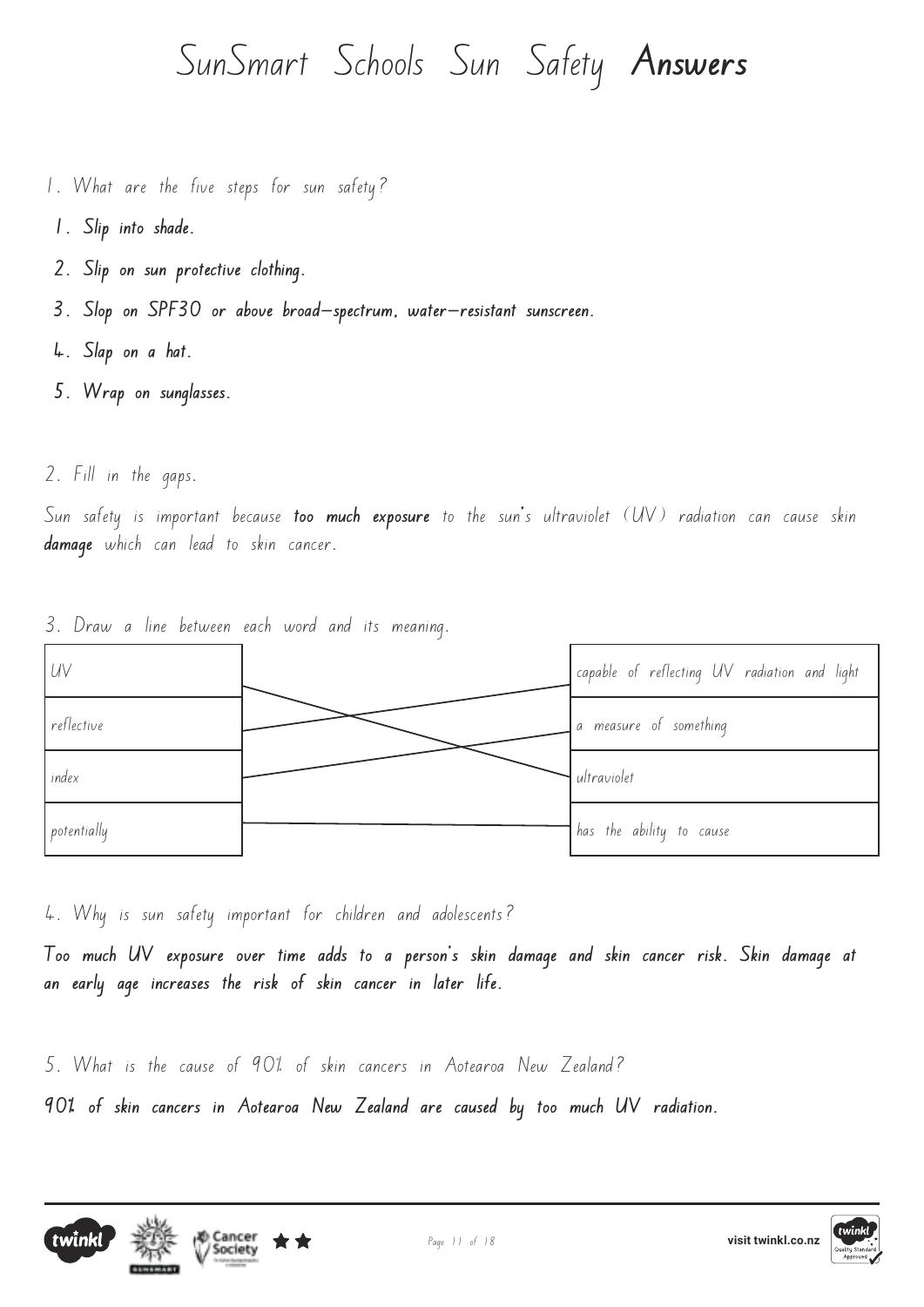6. Provide a synonym for each of the words below. harmful **damaging, hurtful, dangerous, unhealthy** occurs **happens, takes places, transpires, comes about, arises** additionally **also, as well, too, plus, moreover, furthermore** locations **places, sites, situations, spots, points, locales, settings**

7. How does UV radiation exposure occur?

**UV radiation occurs from direct exposure to sun or via reflective surfaces like concrete, sand, water, and snow.** 

8. Explain the common misunderstanding about UV radiation and heat.

**Many people believe that UV radiation is determined by heat, but this is incorrect. UV radiation can be just as harmful on cloudy days as clear sunny days.**

9. What time of the day are UV radiation levels highest? **Radiation levels are highest in the middle of the day.**

10. At what Index level is sun protection recommended? **Moderate, at three or above.**





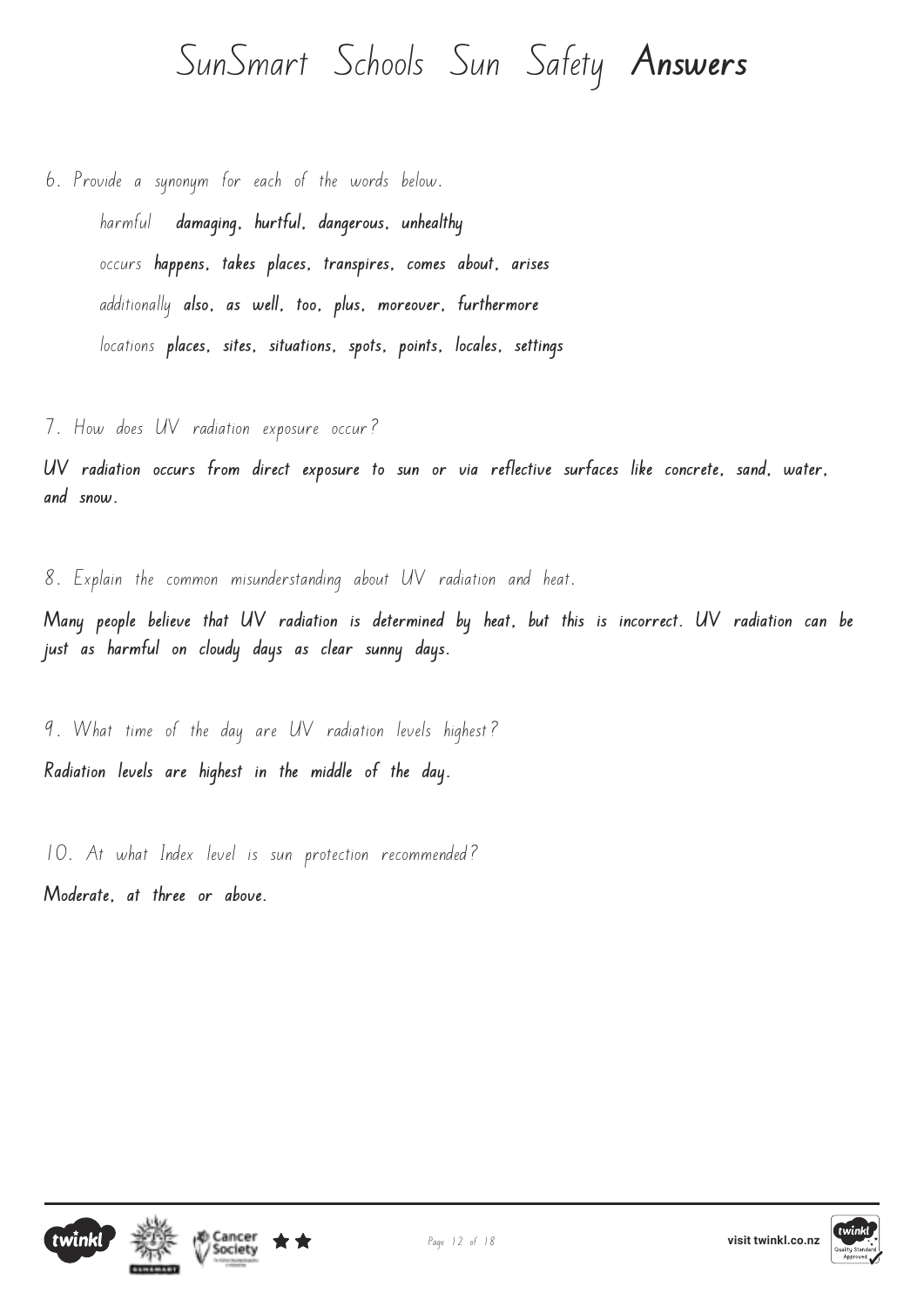We have all heard about sun safety, but what exactly does it mean and why is it so important? Being sun safe is about protecting ourselves from the sun. There are five important steps for sun safety that should be used together to provide the best protection. The five steps for sun safety are:

- 1. **Slip** into shade.
- 2. **Slip** on sun protective clothing.
- 3. **Slop** on SPF30 or above broad-spectrum, water-resistant sunscreen.
- 4. **Slap** on a hat.
- 5. **Wrap** on sunglasses.

Sun safety is important because exposure to the sun can cause damage to the DNA in skin cells, which potentially leads to skin cancer. Too much ultraviolet (UV) exposure over time adds to a person's skin damage and skin cancer risk so it's important for all age groups to use sun protection. Skin damage at an early age increases the risk of skin cancer later in life.



In Aotearoa New Zealand, 90% of skin cancers are caused by too much UV radiation. UV radiation comes directly from the sun or via reflective surfaces like concrete, sand, water, and snow. Exposure to UV radiation cannot be felt or seen, making it difficult to know where the UV radiation is. Additionally, despite what many people believe, UV radiation is not determined by heat and can be just as harmful on cloudy days as clear sunny days.





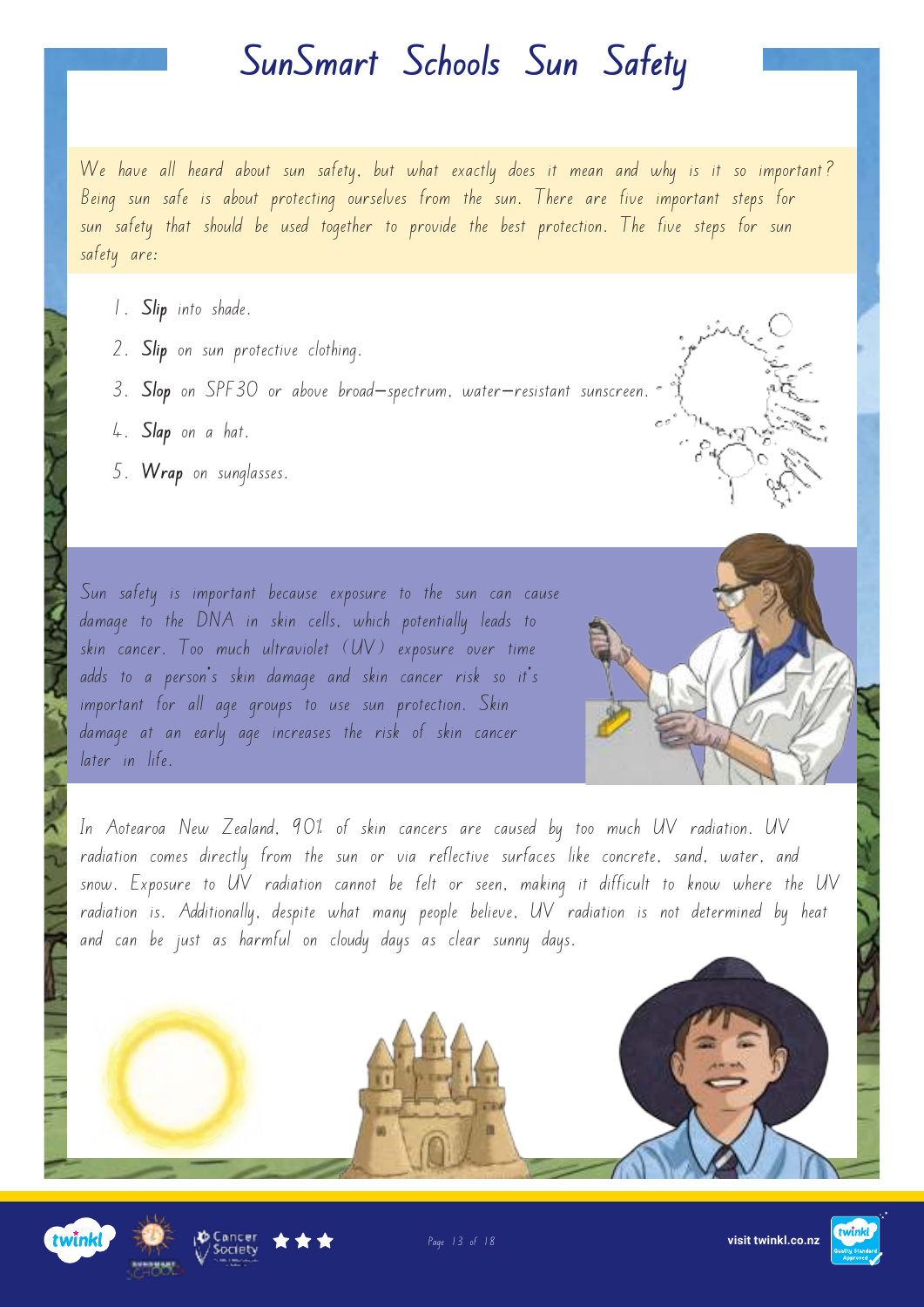The UV Index rating system measures the amount of UV radiation reaching the earth's surface at a given time. Radiation levels change throughout the day, with the highest levels in the middle of the day. They also change over the seasons and across locations. The higher the index number, the greater the potential for harmful skin damage. The UV Index has five categories: low, moderate, high, very high and extreme. Sun protection is recommended when the UV Index level reaches moderate, at number 3 or above.

Melanin is the pigment that gives your skin, hair and eyes their colour. Some people make more melanin so they have dark coloured skin, eyes and hair. People who make less melanin usually have light coloured skin, eyes and hair. More melanin means people with darker skin



usually have more protection from UV radiation and less chance of developing skin cancer than people with light skin. People with light skin need to be very careful in the sun. However, all skin types should be protected from the sun when UV levels are three or more. It is important to choose the right hat; a hat with a wide brim is more effective at protecting the face. A cap leaves skin on the ears, cheeks and neck exposed to UV radiation.

While too much UV exposure can be harmful, a bit of UV exposure is important for health. UV is the best natural source of vitamin D, an essential hormone for maintaining good health. As such, it is important to ensure some UV radiation exposure without causing lasting damage.

#### **Fast Facts**

- Aotearoa New Zealand has one of the highest rates of skin cancer in the world, with around 500 New Zealanders dying from skin cancer every year.
- Every day more than 250 New Zealanders are diagnosed with skin cancer, and each week about ten die as a result.







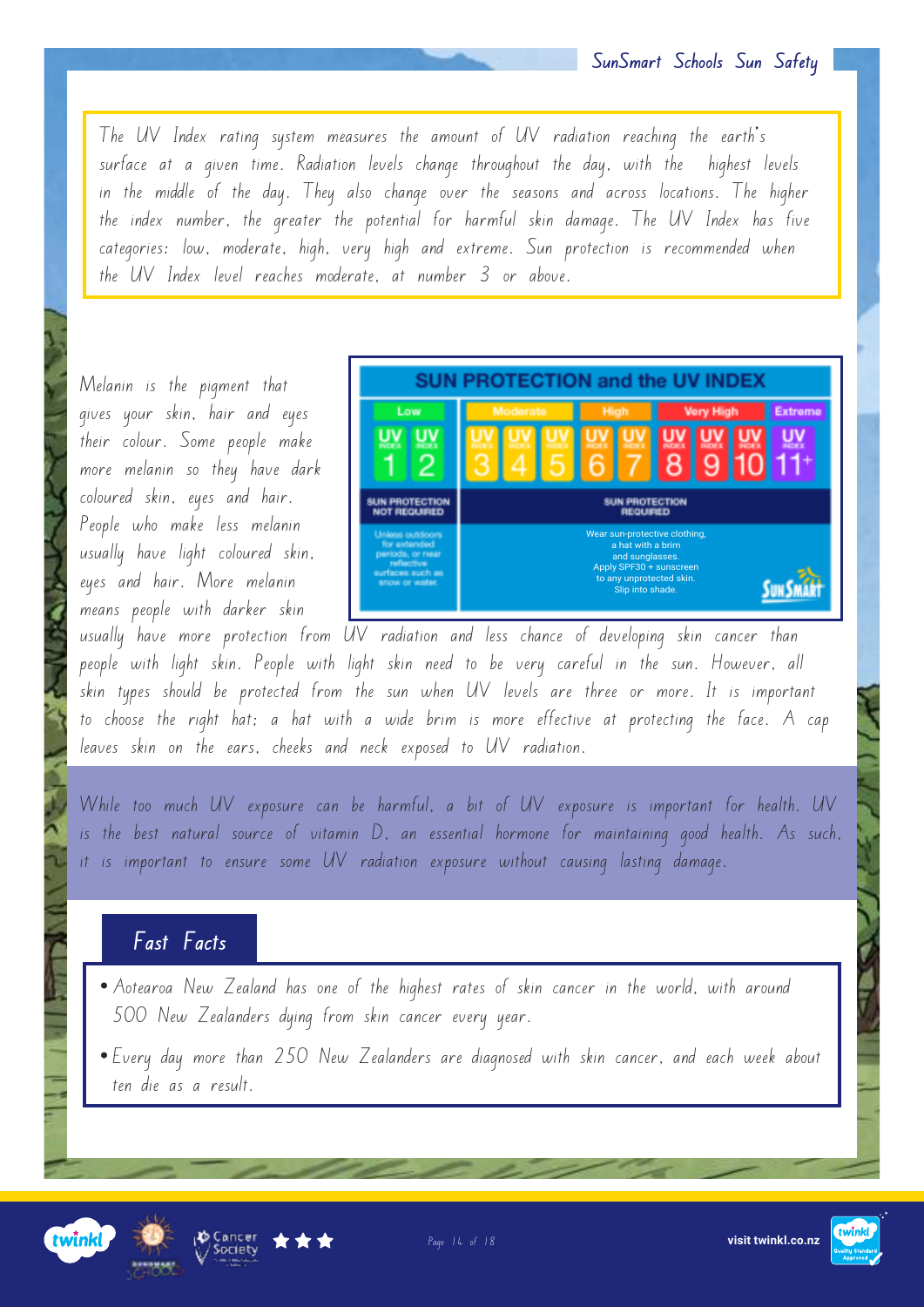1. What are the five steps for sun safety? 1. 2. 3. 4. 5.

2. Why is sun safety important?

 $\overline{a}$ 

 $\overline{a}$ 

 $\overline{a}$ 

 $\overline{a}$ 

3. Draw a line between each word and its meaning.

| UV          | capable o               |
|-------------|-------------------------|
| reflective  | measur<br>$\mathcal{G}$ |
| index       | ultraviolet             |
| potentially | has the                 |

capable of reflecting UV radiation and light. a measure of something has the ability to cause

4. Why is sun safety important for children and adolescents?

5. What is the cause of 90% of skin cancers in Aotearoa New Zealand?



 $\overline{a}$ 





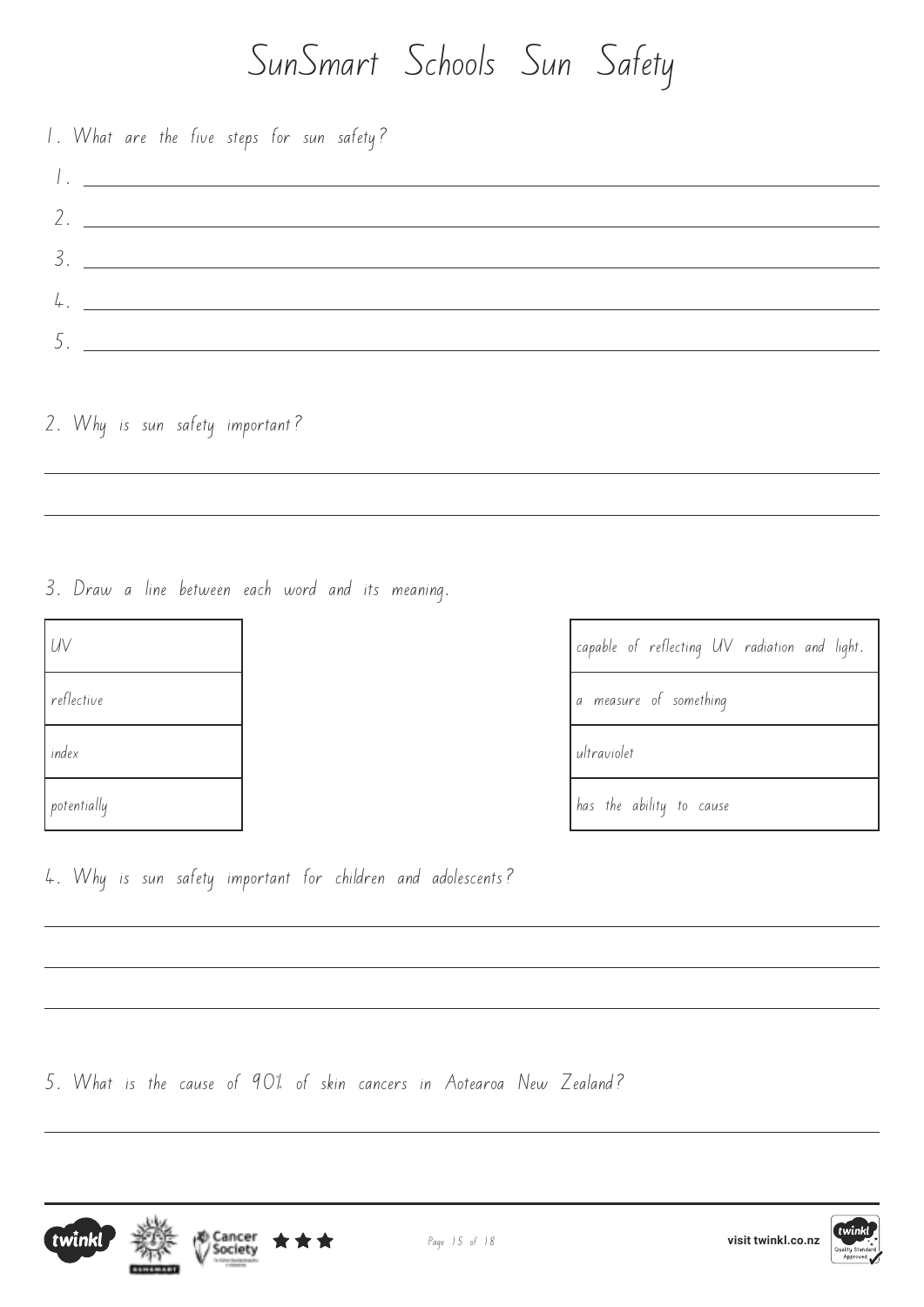6. How does UV radiation exposure occur?

 $\overline{a}$ 

 $\overline{a}$ 

 $\overline{a}$ 

 $\overline{a}$ 

 $\overline{a}$ 

7. Explain the common misunderstanding about UV radiation and heat.

- 8. What time of the day are UV radiation levels highest?
- 9. Do all skin types need sun protection?

10. Why is it important to ensure some exposure to UV radiation?





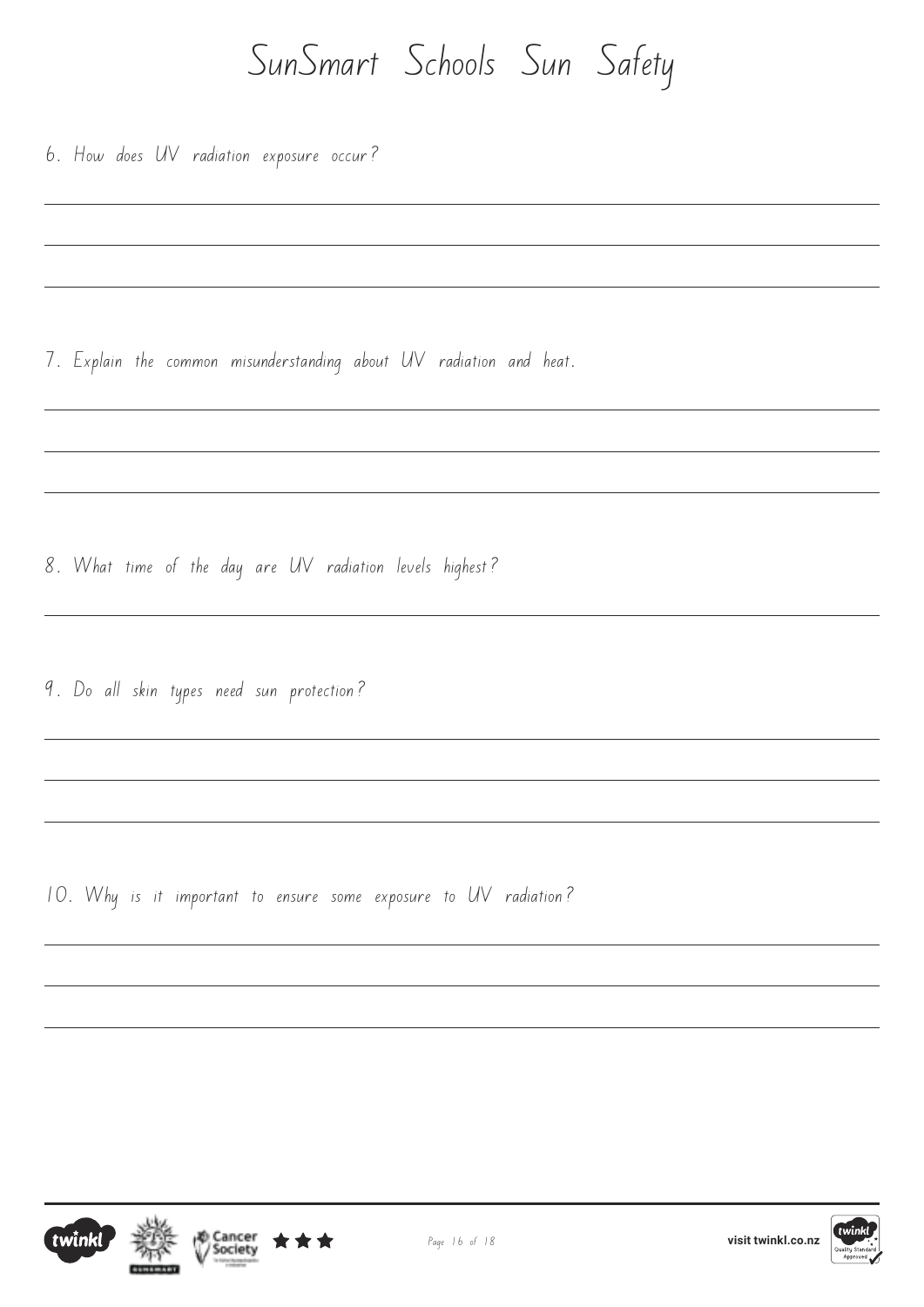- 1. What are the five steps for sun safety?
- **1. Slip into shade.**
- **2. Slip on sun protective clothing.**
- **3. Slop on SPF30 or above broad-spectrum, water-resistant sunscreen.**
- **4. Slap on a hat.**
- **5. Wrap on sunglasses.**
- 2. Why is sun safety important?

**Sun safety is important because too much exposure to the sun's UV radiation can cause skin damage which can potentially lead to skin cancer.** 

- UV capable of reflecting UV radiation and light reflective a measure of something index and the state of the state of the state of the state of the state of the state of the state of the state of the state of the state of the state of the state of the state of the state of the state of the state of the potentially has the ability to cause
- 3. Draw a line between each word and its meaning.

4. Why is sun safety important for children and adolescents?

**Too much UV exposure over time adds to a person's skin damage and skin cancer risk. Skin damage at an early age increases the risk of skin cancer in later life.**

5. What is the cause of 90% of skin cancers in Aotearoa New Zealand?

**UV radiation is the leading cause of skin cancers.**